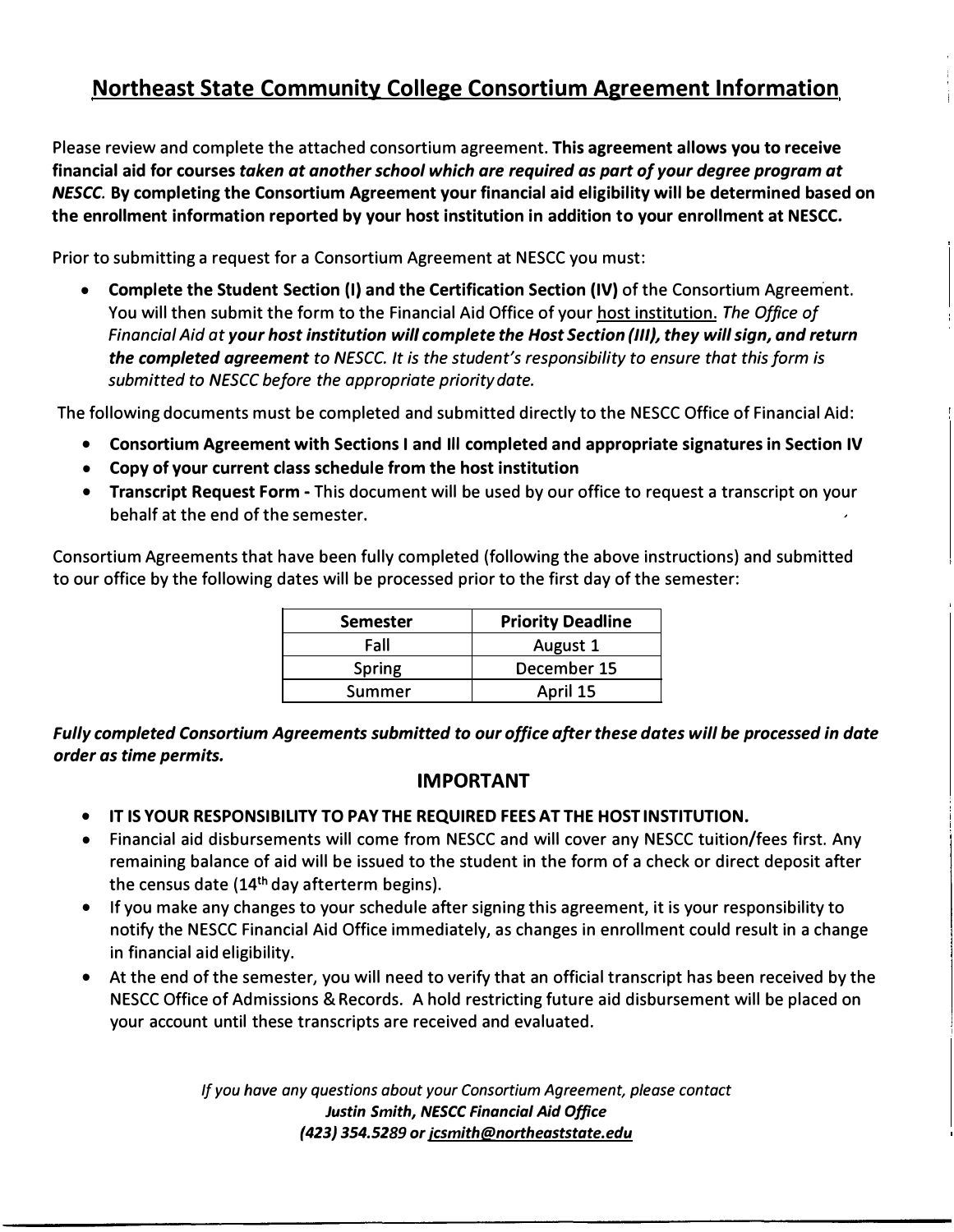# **NESCC Financial Aid Office CONSORTIUM AGREEMENT**



According to federal regulations, a Consortium Agreement must exist before a parent institution can process an application for federal funds for students attending another host institution. Therefore, the two institutions named below herein enter into a Consortium Agreement for:

### **I. TO BE COMPLETED BY STUDENT**

|  |  | Reason for taking class(es) at host institution instead of NESCC: __________________________________ |  |
|--|--|------------------------------------------------------------------------------------------------------|--|
|  |  |                                                                                                      |  |
|  |  | Number of credit hours you are taking at NESCC this semester: ___________________                    |  |

Number of credit hours you are taking at host school this semester: \_\_\_\_\_\_\_\_\_\_\_\_\_\_\_\_\_\_\_\_\_\_\_\_\_\_\_\_\_\_\_\_

| Course(s) to be taken at host institution |                      |  |  |
|-------------------------------------------|----------------------|--|--|
| Name of Course                            | <b>Course Number</b> |  |  |
|                                           |                      |  |  |
|                                           |                      |  |  |
|                                           |                      |  |  |
|                                           |                      |  |  |

**PARENT INSTITUTION: Northeast State Community College (NESCC)** 

#### 

I authorize the two institutions above to exchange information concerning my financial aid and academic record. I certify that my enrollment is as a regular student seeking a degree from NESCC and that none of my hours are in correspondence classes.

Student Signature: etc. but all the state of the state of the state of the state of the state of the state of

 $\_Date:$   $\_\_$ 

## **II. TO BE COMPLETED BY NESCC REGISTRAR'S OFFICE**

### Student must obtain the signature of the following NESCC Department Representative:

(Student's Name) during the **contained a semester** are the academic equivalent to (Name of Host Institution) required course(s) for the student's NESCC degree program and will transfer to NESCC as required course(s) or is/are included as part of an approved articulation agreement. Signature: Date: Discovery Contact Contact Library Point Contact Library Point Contact Library Point Contact Library Point Contact Library Point Contact Library Point Contact Library Point Contact Library Point Contact Lib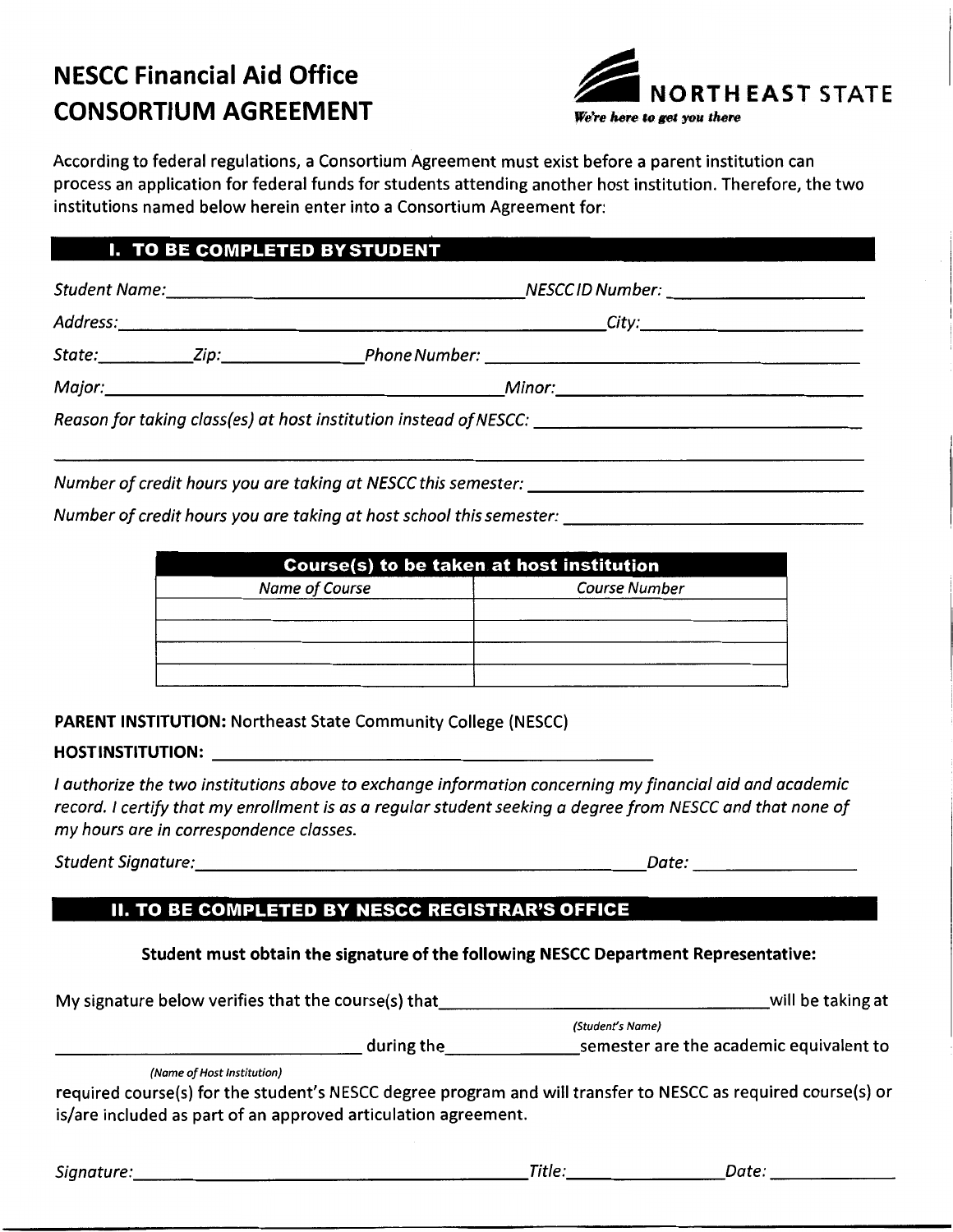#### **Ill. TO BE COMPLETED BY FINANCIAL AID OFFICE AT HOST INSTITUTION**

certifies that the above student has

(Institution) registered as a visiting student for the \_\_\_\_\_\_\_\_\_\_\_\_\_\_\_\_\_\_\_\_\_ academicterm.

Dates of attendance: -------- to ---------. Total credit hours enrolled: -----

| <b>Cost of Attendance</b>   |  |  |
|-----------------------------|--|--|
| <b>Tuition &amp; Fees</b>   |  |  |
| Room & Board                |  |  |
| <b>Books &amp; Supplies</b> |  |  |
| Miscellaneous               |  |  |
| Travel                      |  |  |
| rotal                       |  |  |

#### **IV. CONSORTIUM AGREEMENT CERTIFICATION**

*Student Name:* -----------*ID# at Host Institution:* ------ ---- *NESCC ID#:* 

*NESCC agrees to provide payment (s) to the above-mentioned student, if eligible, under the Title IV Federal Financial Aid Programs for the term specified above.* 

*Signature: \_\_\_\_\_\_\_\_\_\_\_\_\_\_\_\_\_\_\_\_\_\_\_ Date: \_\_\_\_\_\_\_\_ \_* 

(NESCC Financial Aid Office Representative)

*The Host Institution agrees NOT to provide federal aid funds to the above named student and to notify NESCC of any changes to enrollment status.* 

| Signature:           | Date: |                |      |
|----------------------|-------|----------------|------|
| Name of Institution: |       | Telephone #: _ |      |
| Address:             | City: | State:         | Zip: |

**RETURN ORIGINAL TO: Financial Aid Office Northeast State Community College P .0. Box 246 Blountville, TN 37617 Fax: (423) 323-0232** 

*If you have any questions about your Consortium Agreement, please contact Justin Smith, NESCC Financial Aid Office (423) 354-5289 or jcsmith@northeaststate.edu*